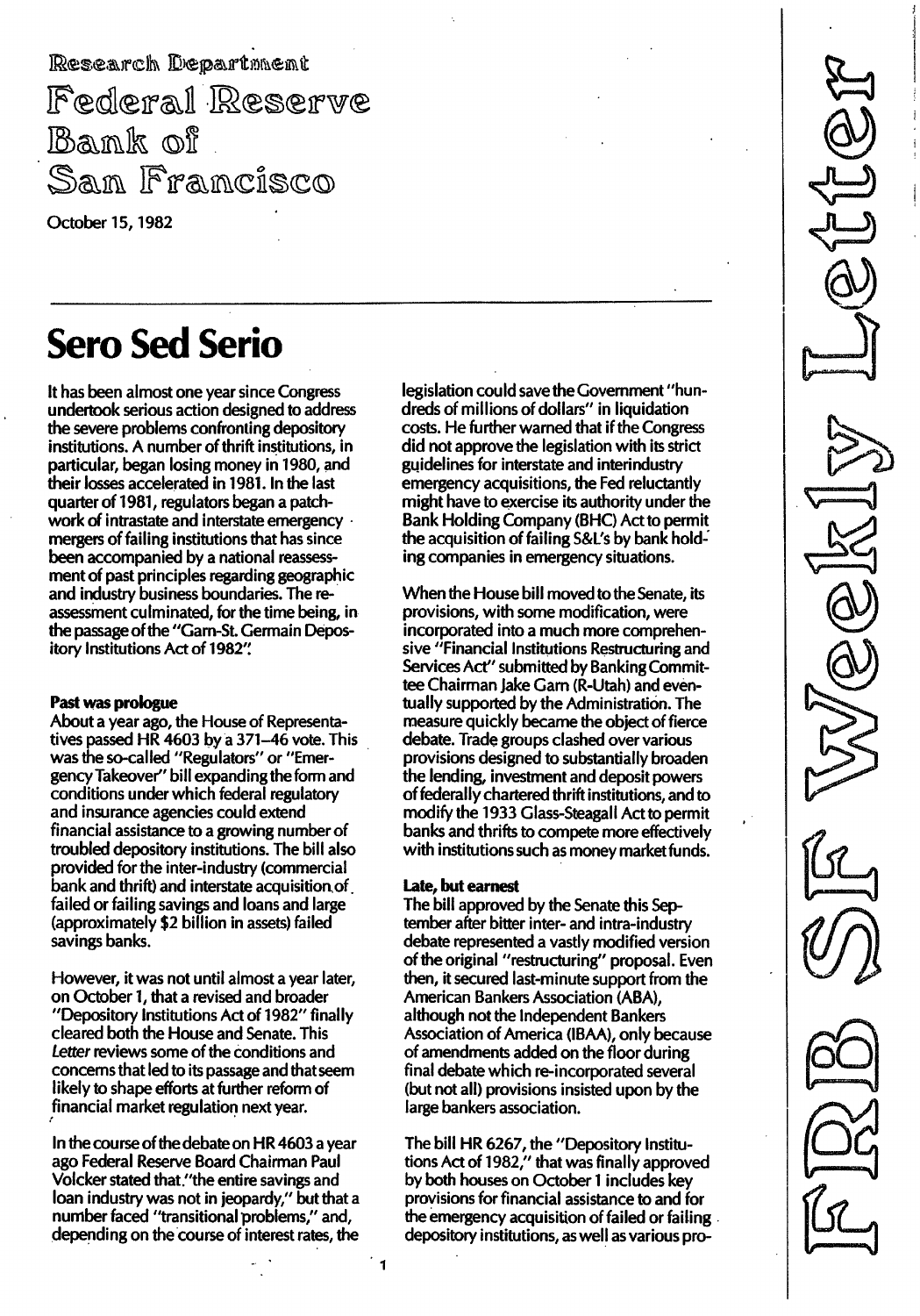Research Department

## Federal Reserve Bank of Sam Francisco

Opinions expressed in this newsletter do not necessarily reflect the views of the management of the Federal Reserve Bank of San Francisco. or of the Board of Governors of the Federal Reserve System.

visions authorizing expanded powers for both commercial banks and thrifts.

A major catalyst helping to move HR 6267 was the continued decline in the net worth of the nation's S&L's through August (a drop of 20 percent over the year), and announcements by both the FDIC and the FSLIC that over the last 18–20 months each had expended almost \$2 billion in financial assistance in support of troubled banks and S&L's, including aid in the mergers of failing or failed institutions. The FDIC's outlays far surpassed the \$350 million total of such outlays over the past 50 years, while the FSLIC's payments, involving some 74 S&L's with \$36 billion in assets, also represented a record. Moreover, both agencies indicated that they expect the number of cases requiring assistance to increase.

With this prospect in mind Congress included a key provision permitting the FDIC to approve the acquisition of large (\$500 million or more in assets), closed, insured commercial banks as well as of failed mutual savings banks or failed or failing S&L's. In all cases, the acquisition can take place only after consultation with state authorities whose objections can be overridden by the unanimous vote of the insuring agency.

Priority in acquisitions permitted by the agencies is to be accorded to (1) institutions of the same type in the same state, (2) institutions of the same type in different states, (3) institutions of different types in the same state, and finally, (4) institutions of different types in different states. This order generally was favored by thrifts, concerned over the prospect of acquisitions by banks. Bankers, fearful of any weakening of present restrictions on interstate banking, generally favored according priority to intra-state mergers even when these involve industry crossovers. However, in considering interstate offers, the bill gives priority to bids from entities in adjoining states. In any case, the acquisition provisions are subject to "sunset"-expiration-after three years.

#### **Other forms of assistance**

Among the other key provisions of HR 6267 are those which would increase the forms of assistance that the FDIC and FSLIC can extend to troubled depository institutions and the conditions under which they can be extended, including the existence of severe financial problems in particular areas.

A related "capital assistance" provision gives the regulatory agencies authority to bolster institutions with government backed "Net Worth Certificates," which can be counted as additions to net worth. The assistance can range in amount up to 70 percent of operating losses, the amount depending in part upon whether an institution's net worth ranges from zero to three percent. Also, to qualify for the assistance, an institution must have at least 20 percent of its loan portfolio in residential mortgages, and must have incurred operating losses during the two previous quarters. As an institution's earnings and net worth improve, the promissory notes or certificates are to be paid off. The assistance program is subject to "sunset" in three years.

## **DIDC** mandate

Yet another-and, according to some bankers, the key-provision of the bill mandates the DIDC to create, within 60 days, a new account directly equivalent to and competitive with money funds. The account must include no interest ceiling and a limit of three third party and three preauthorized or automatic transfers a month if it is not to be subject to System reserve requirements on transactions accounts. While DIDC is to work out the details, the House-Senate Conference Report expressed the view that the minimum of the account should be no higher than \$5,000. The ABA strongly supports such an account --which, unlike money market funds, will be insured—but many small bankers and some thrifts expressed fear over its potential for "cannibalizing" their remaining low rate passbook savings. Related provisions also mandate the DIDC to forego the imposition of an interest rate ceiling or rate differential on any new deposit account, and to eliminate all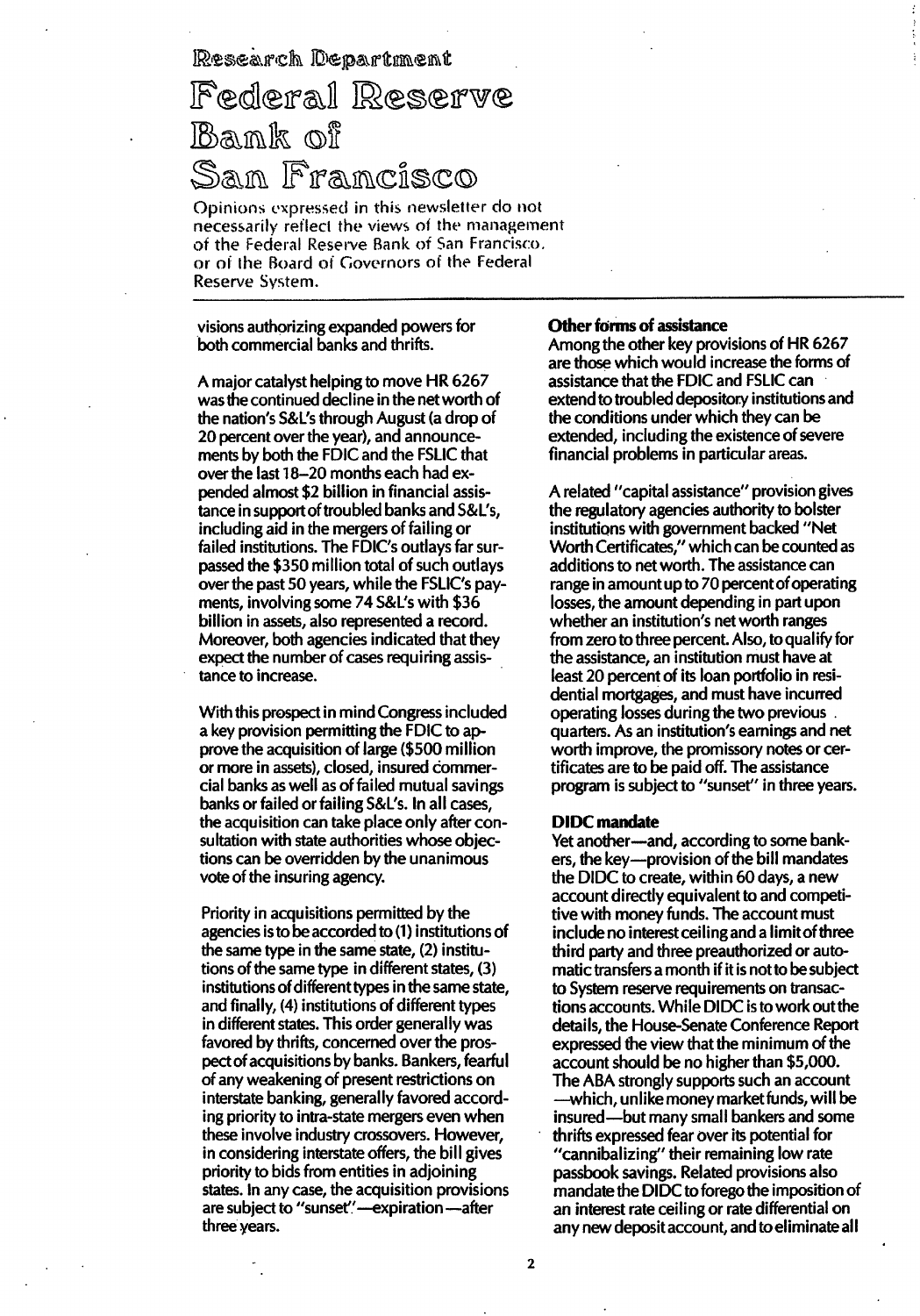interest rate differentials between banks and S&L's by January 1, 1984.

Other key provisions permit S&L's and mutual savings banks to place an increasing proportion of their assets in commercial and agricultural loans, up to a maximum of 10 percent after January 1, 1984, with related authority to offer demand deposits to persons having a business relationship.

The measure also overrides state laws which permit enforcement of "due on sale" clauses in outstanding conventional home mortgage loans. This override means that lenders (state as well as federally chartered institutions) will be able to prevent the assumption of mortgage loans that they hold when a house is sold. The override will not affect transactions involving assumptions that occurred prior to the bill's becoming law, but generally will apply to outstanding as well as to newly originated loans containing due on sale clauses. The bill contains an exception for loans made or assumed during periods when state laws preventing enforcement of due on sale clauses were in effect, creating a three-year "window period" during which the state laws can remain in force.

Another provision will exempt from Fed reserve requirements the first \$2 million of depository institutions' reservable liabilities. The exemption will affect an estimated 21 ,000 credit unions, S&L's and commercial banks. While these represent about half of all depository institutions, they account for less than 2 percent of total deposits and thus do not materially affect the System's ability to implement its monetary policy responsibilities.

### Industry reactions

Industry responses to the new bill vary. Thrifts generally welcome the financial assistance provisions and broadened lending and deposit authority, although some view the new deposit instrument and interest rate differential provisions with some misgiving. The ABA warmly welcomes the provision for a deposit instrument "truly competitive" with money

market funds but laments the provisions that generally prohibit bank holding companies from offering property and casualty insurance and the absence of authorization to underwrite municipal revenue bonds.

The Independent Bankers opposed the bill outright. They object to the extension of any additional asset and deposit authority to the thrifts and, wary of takeovers by interstate bankers, do not welcome the inclusion of failed large commercial banks among the institutions potentially eligible foracquisition by out-of-state banks and bank holding companies.

For his part, Senator Garn notes that there still are "large issues that we were not able to address" but which "have not gone away and will have to be dealt with fully and openly by the next Congress."

Just how congressional perspectives on the remaining "large issues" will be influenced by the forthcoming electoral festivities remains to be seen, but most assuredly, the issues of interstate banking and the continued viability of the selective restraints of the McFadden Act (whose branching restrictions do not apply to thrifts or money market funds) and of the Glass Steagall Act (whose restrictions on the formation of security subsidiaries apply only to national and state member banks-not to non-member banks) are certain to remain on the front burner.

California's legislature and the governments of some other states have recently authorized interindustry acquisitions by banks and thrifts and authorized both industries to operate money market funds. When actions on these as yet unresolved issues do come at the federal level, it may well be prompted, as past actions have been, by market developments and the actions of state legislators. Consequently, they, too may be "sero sed serio" -"late but earnest."

Verle Johnston